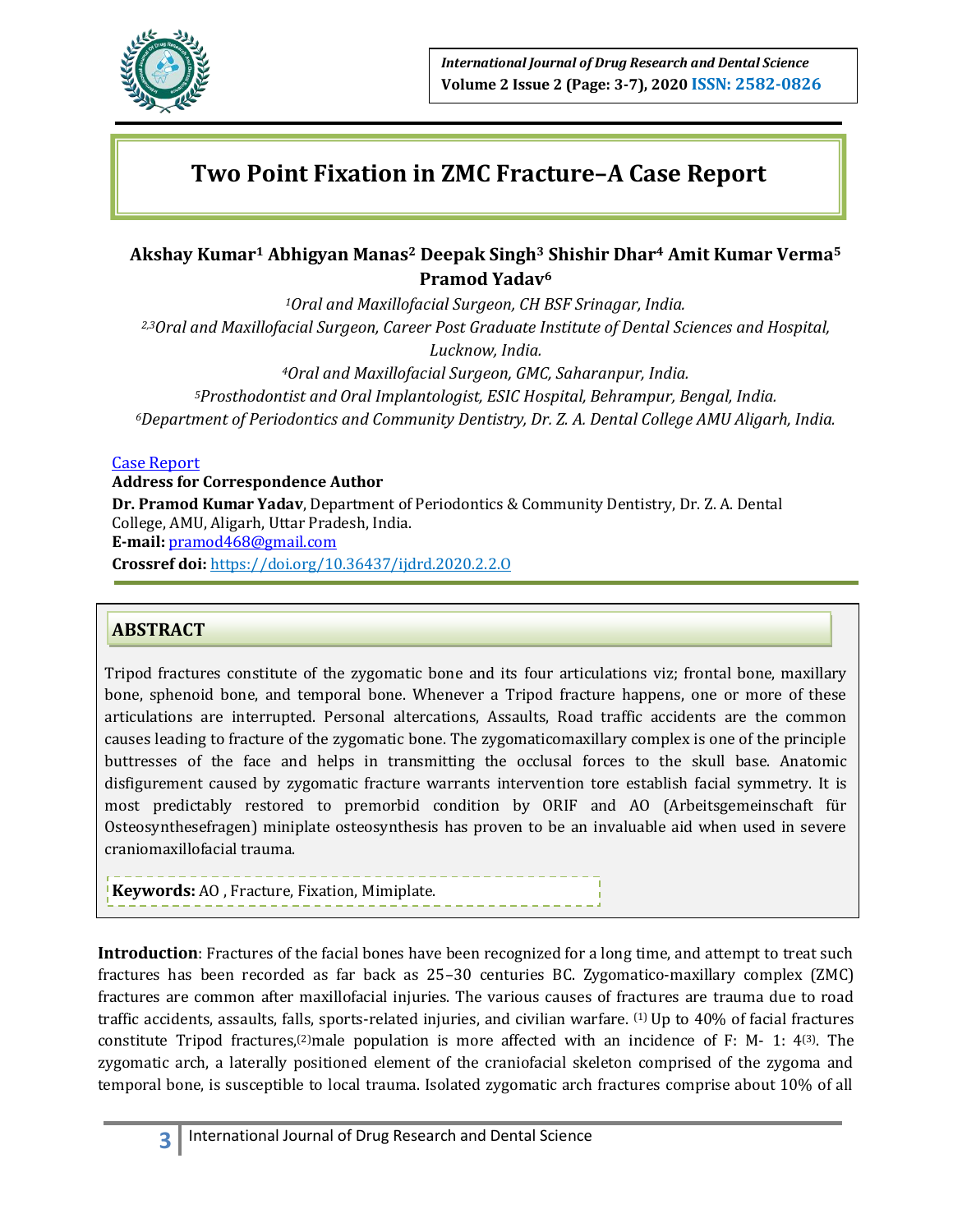

zygomatic fractures and result in noticeable depression at the arch fracture site. There may be impingement of the fractured arch on the coronoid process, resulting in limited mouth opening. (4)

Mini plates have revolutionized the standards of management of maxillofacial fractures by providing rigid internal fixation and ultimately better stability and less complications. Zygomatic bone is attached to adjacent bones and has four suture lines; which are the areas of anatomical weakness. Tripod fracture can be managed with one point or two point fixation; however, the numbers of sites of rigid fixation still remain a topic of debate. (5, 6)

**Case Report:** A 33 Year old male reported to our hospital with history of road traffic accident two days back wiht reduced mouth opening, depressed zygomatic bone and circumorbital ecchymosis on right side. No history of loss of consciousness, nasal and ear bleed was present. Routine blood investigation and radiographs were advised to patient. Radiographic investigations revealed fractured right zygomaticomaxillary complex. Ophthalmic opinion was taken .Treatment was explained to the patient and informed written consent was obtained prior to surgery. (Figure.1)



**Figure1**: CT Showing Right ZMC Fracture

Local anaesthesia with adrenaline 1:80,000 was infiltrated and lateral eyebrow incision approximately 1.5cm in length was placed over right fronto-zygomatic suture region (fig 2). Skin over the supra orbital rim region should be supported using two fingers. Periosteal elevator should be used while drilling to protect the eyeball from any injury. First hole should always be drilled in the unstable segment of the fracture. AO titanium locking plate was adapted and fixation was done with the help of 6mm screws. (figure.2)



**Figure 2:** AO Miniplate Fixation at Right Frontozygomatic Region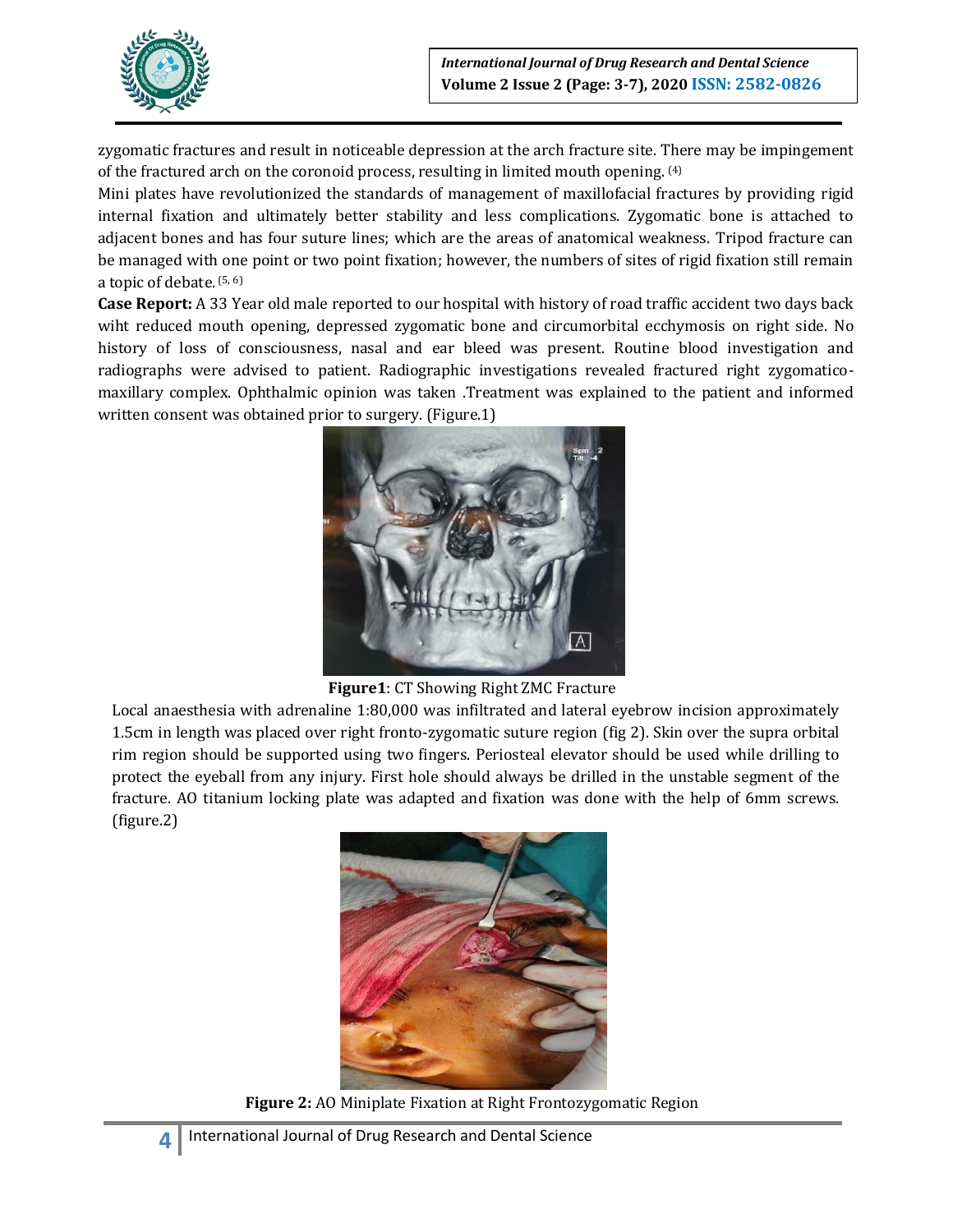

Transoral (Keen) lateral maxillary vestibular incision approximately 2cm was made with a scalpal. Fracture site was exposed, elevated and reduced to its anatomical position. Right AO titanium locking L-Plate was adapted and finally all screws were tightened. (figure.3)



**Figure 3:** AO Miniplate Fixation at Right Zygomatic Buttress Region

Wound was closed in layers using 3-0 vicryl and 5-0 proline sutures. Post operatively antibiotics and analgesic are prescribed. Suture removal was done on 10<sup>th</sup> postoperative day. Healing was uneventful. Post operative radiograph was taken after surgery. (figure. 4)



**Figure 4**: Post operative CT scan showing reduction and stabilization Patient was called on for periodic follow up and Patient had an almost imperceptible scar.

**Discussion:** Two-point fixation has been quoted by many authors in the English literature, but very few have applied it clinically and have highlighted its advantages. Two-point fixation has been used sporadically by few surgeons predominantly for fixation of the ZMC region at fronto-zygomatic suture and zygomatic buttress. The integrity of the zygomatic complex is critical in maintaining normal facial width and cheek prominence. Zygomatic bone alone rarely gets fractured; its articulating surfaces: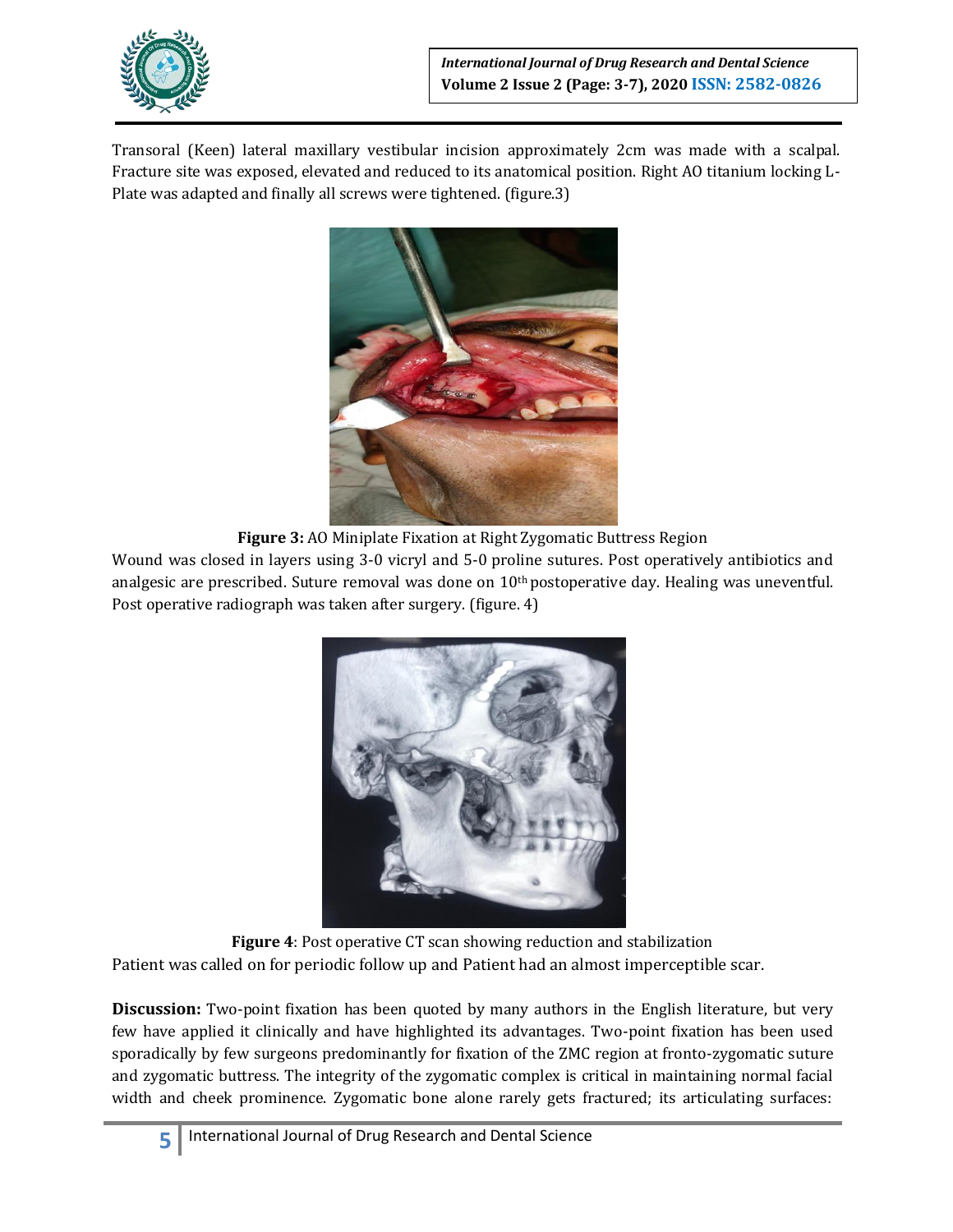

maxilla, temporal, frontal and sphenoid are also involved. According to a study done by Ellis and Kittidumkerng who studied a variety of surgical approaches, the maxillary vestibular approach was used more frequently, either alone or in combination with other approaches. The next frequently used approach was through the lower eyelid. Complications associated with maxillary vestibular approach were not significant, and approximately 20% of those having lower eyelid approach had some amount of scleral show. (7)

Peter B Grey et al  $^{(8)}$  advocated ophthalmic opinion is mandatory in most of the zygomatic complex fractures; as delayed retrobulbar hemorrhage may lead to blindness. Keen lateral vestibular and zygomatico frontal suture approach was used to treat the displaced zygomatic complex fractures. <sup>(9)</sup>Six mm screws can be safely placed above the frontozygomatic suture. Infra orbital rim incision provided adequate exposure of the fracture site; fractured bony segments were accurately aligned and fixed using AO locking miniplate.

The results of study conducted by O'Hara *et al*. confirmed that the best site for rigid fixation is the zygomatico-maxillary buttress since this is the direct antagonist to pull of the masseter muscle along with the fact that fixation placed was deep and plates were rarely felt in that area, and therefore, a longer and stronger fixation plate could always be used in this site. The infraorbital rim though one of the points of fracture that requires reduction is the least important site for fracture fixation. Similarly, fronto-zygomatic suture line represents very thick bone which was ideal for rigid fixation. (10) Hence, we conducted a report on two-point fixation to further evaluate the treatment outcome in terms of esthetics, function, stability, and incidence of complication.

**Conclusion:** In this zygomatico-maxillarycomplex fracture treated with two-point fixation the results were satisfactory in terms of both esthetics and function with elimination of external scar at infraorbital rim. Severely displaced zygomatic complex fractures may require additional points of fixation.

## **References:**

- 1. Gomes PP, Passeri LA, Barbosa JR. A 5-year retrospective study of zygomatico-orbital complex and zygomatic arch fractures in Sao Paulo state, Brazil. J Oral Maxillofac Surg 2006; 64:63-7.
- 2. Kim JH, Lee JH, Hong SM, Park CH .The Effectiveness of 1-Point Fixation for Zygomaticomaxillary Complex Fractures: ArchOtolaryngol Head Neck Surg. 2012;138(9):828- 832.
- 3. Vatsa R, Priyadarshini P, Singh A.D.B. Comparison of One Point Fixation Versus Two Point Fixation in the Treatment of Zygomatico Maxillary Complex Fractures. Int Health c Res J 2018; 2(9):229-234. doi[: https://doi.org/10.26440/ihrj.v2i9.177](https://doi.org/10.26440/ihrj.v2i9.177)
- 4. Yamamoto K, Murakami K, Sugiura T, Fujimoto M, Inoue M, Kawakami M, *et al.* Clinical analysis of isolated zygomatic arch fractures. J Oral Maxillofac Surg 2007;65:457-61.
- 5. Parashar A, Sharma R K, Makkar S .Rigid internal fixation of zygoma fractures: A comparison of two-point and three-point fixation :Indian J PlastSurg January-June 2007 Vol 40 Issue 1
- 6. JiSY, KimSS, Kim MH, Yang WS. Surgical Methods of Zygomaticomaxillary Complex Fracture: Arch CraniofacSurg Vol.17 No.4, 206-210.